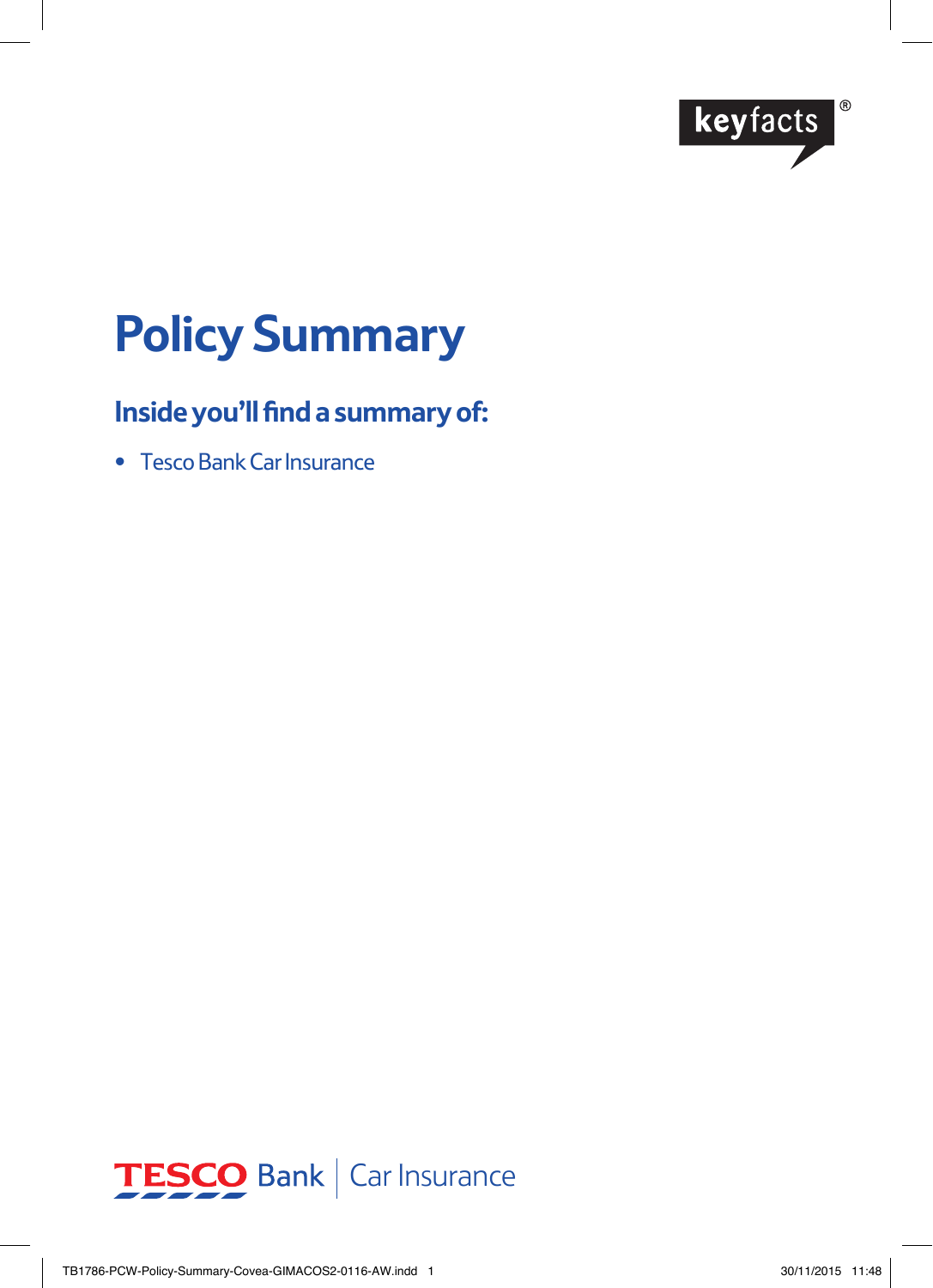# **Tesco Bank Car Insurance Policy Summary**



This is a summary of cover available under Tesco Bank Car Insurance. It does not include all the policy benefits, limits and exclusions. Full terms and conditions can be found in the Policy Booklet, a copy of which is available from Tesco Bank.

Tesco Bank Car Insurance is underwritten by Covea Insurance plc, except for Section M – Motor Legal Protection (Tesco Legal Guard) which is underwritten by Ageas Insurance Limited. Covea Insurance plc and Ageas Insurance Limited are authorised by the Prudential Regulation Authority and regulated by the Financial Conduct Authority and the Prudential Regulation Authority. Tesco Bank acts as an insurance intermediary.

The contract is made up of:

- **•** The Policy Booklet, this gives full details of the terms and conditions.
- **•** Policy Schedule, this shows the period of insurance, which sections of the policy apply, whether your cover is comprehensive (Comp), third party fire and theft (TPF&T) or third party only (TPO) and details of applicable excesses and endorsements.
- **•** Statement of Fact, this shows the information you have provided to us.

You must tell Tesco Bank about any changes to the information detailed on your Statement of Fact or Policy Schedule. Please remember that if you do not tell Tesco Bank about any changes this could result in your contract of insurance being voided (as if the policy never existed), all claims under your policy being refused and all premiums that you have paid being retained.

# **Significant Features and Benefits (Cover)**

Tesco Bank will inform you of your level of policy cover. This will also be shown on your quotation documents and on your Policy Schedule when cover is issued.

| Cover                           | <b>Comp</b> | <b>TPF&amp;T</b> | <b>TPO</b> | <b>Significant Limitations</b>                                                                                                                                                                                                   | <b>Policy Section</b> |
|---------------------------------|-------------|------------------|------------|----------------------------------------------------------------------------------------------------------------------------------------------------------------------------------------------------------------------------------|-----------------------|
| Liabilities to third<br>parties | Yes.        | Yes              | <b>Yes</b> | £20 million limit for third party property<br>damage and, subject to written approval,<br>£5 million limit for costs and expenses.                                                                                               | н                     |
| Use of your<br>car in EU        | <b>Yes</b>  | <b>Yes</b>       | <b>Yes</b> | For Comp or TPF&T policies, cover is<br>extended for use of the car in the EU for<br>up to 90 days during the policy year.<br>All policies are covered for third party<br>liabilities for the duration of cover<br>under EU law. |                       |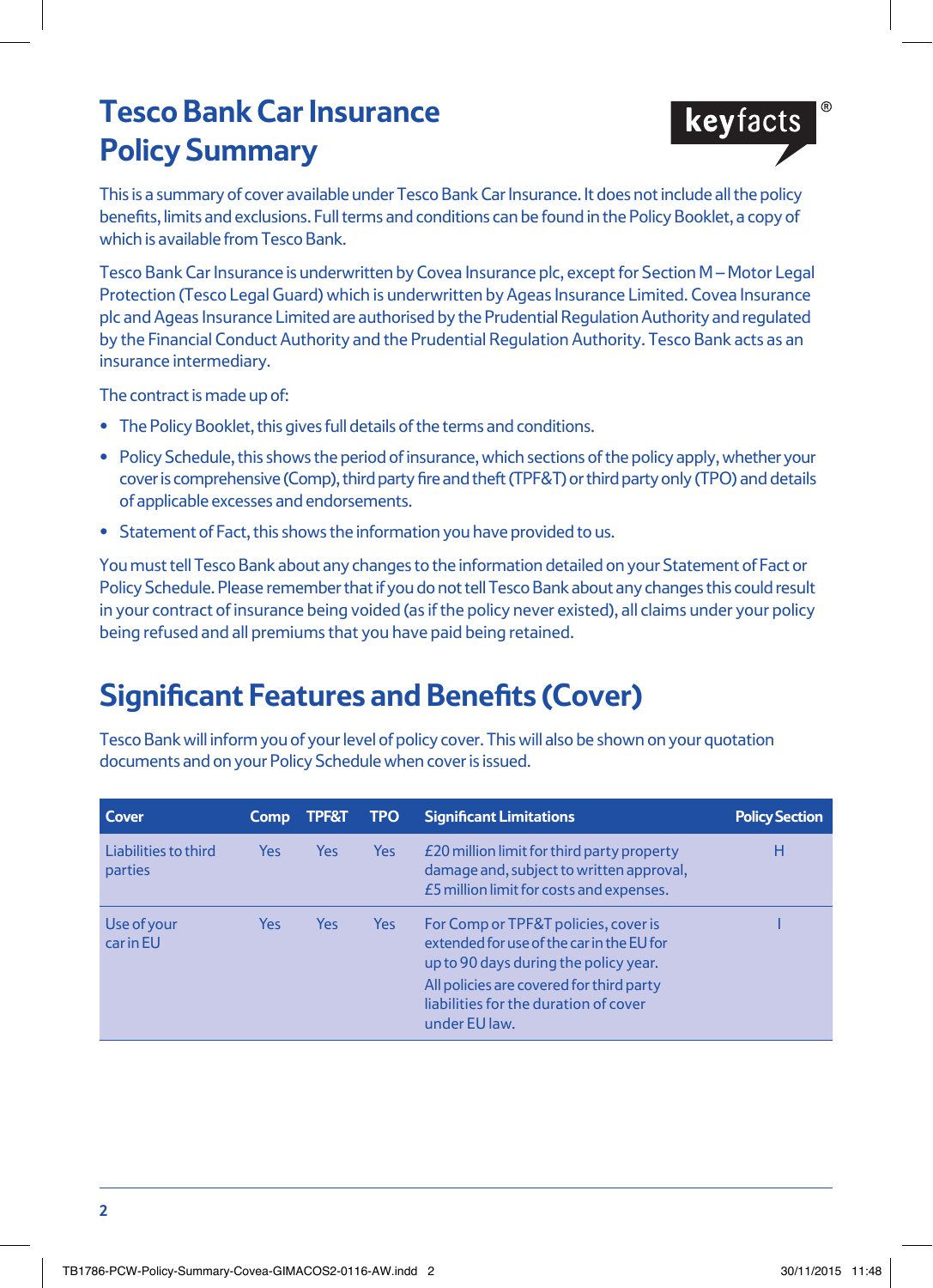| Cover                                                           | <b>Comp</b> | <b>TPF&amp;T</b> | TPO           | <b>Significant Limitations</b>                                                                                                                                                                                                                                                                                                                                    | <b>Policy Section</b> |
|-----------------------------------------------------------------|-------------|------------------|---------------|-------------------------------------------------------------------------------------------------------------------------------------------------------------------------------------------------------------------------------------------------------------------------------------------------------------------------------------------------------------------|-----------------------|
| Accidental damage to<br>own car                                 | Yes         | <b>No</b>        | <b>No</b>     | Market value.<br>Subject to excesses.<br>Additional excesses for young or<br>inexperienced drivers.<br>New car replacement only for cars up to<br>1 year old and where you are the first and<br>only registered keeper.<br>No cover if claim occurs while you, or any<br>named driver, is driving illegally due to<br>exceeding the legal limit of alcohol or the | A                     |
| Damage to<br>own car by<br>fire or theft                        | Yes         | Yes              | <b>No</b>     | use of drugs.<br>Market value.<br>Subject to excesses.<br>New car replacement only for cars up to<br>1 year old and where you are the first and<br>only registered keeper.                                                                                                                                                                                        | C                     |
| Audio, navigational,<br>phone and<br>entertainment<br>equipment | Yes         | Yes              | <b>No</b>     | Unlimited for manufacturer's standard fit.<br>£1,000 limit for non-manufacturer fit (in<br>both circumstances equipment must be<br>permanently fitted to the car).                                                                                                                                                                                                | L                     |
| Personal belongings                                             | Yes         | <b>No</b>        | No            | Up to £200 for each incident.                                                                                                                                                                                                                                                                                                                                     | G                     |
| <b>Windscreen cover</b>                                         | Yes         | <b>No</b>        | No            | £125 limit for replacement and $E$ 40 limit for<br>repair if Tesco Glass Line is not used. Subject<br>to excesses.                                                                                                                                                                                                                                                | B                     |
| Personal accident                                               | Yes         | <b>No</b>        | No            | Cover is only for policyholder or partner.<br>Death £5,000.<br>Loss of sight or limb £5,000.<br>Maximum of £10,000 for any one accident<br>and £5,000 limit to any one person in one<br>accident.                                                                                                                                                                 | Е                     |
| <b>Medical expenses</b>                                         | Yes         | <b>No</b>        | <b>No</b>     | Up to £100 in medical expenses for each<br>injured person in your car.                                                                                                                                                                                                                                                                                            | F                     |
| Courtesy car                                                    | Yes         | <b>No</b>        | <b>No</b>     | D<br>Only provided where your car is being<br>repaired by one of our approved repairers<br>for as long as the repairs take. Vehicle<br>provided will typically be a small city car.<br>A courtesy car will not be provided if your<br>vehicle is written off or declared a total loss,<br>or the vehicle being repaired is a van.                                 |                       |
| Onward travel                                                   | Yes         | ${\sf No}$       | $\mathsf{No}$ | Up to £150 refunded towards the costs of<br>completing a journey.                                                                                                                                                                                                                                                                                                 | N                     |
| <b>Uninsured driver</b><br>promise                              | <b>Yes</b>  | <b>No</b>        | <b>No</b>     | No claim discount reinstated and excess<br>refunded if an identified, uninsured driver<br>is responsible for loss or damage to your car.                                                                                                                                                                                                                          | N                     |
| Theft of keys                                                   | Yes         | <b>No</b>        | <b>No</b>     | Up to £500 refunded towards the costs of<br>replacing locks and keys.<br>Subject to excess.                                                                                                                                                                                                                                                                       | N                     |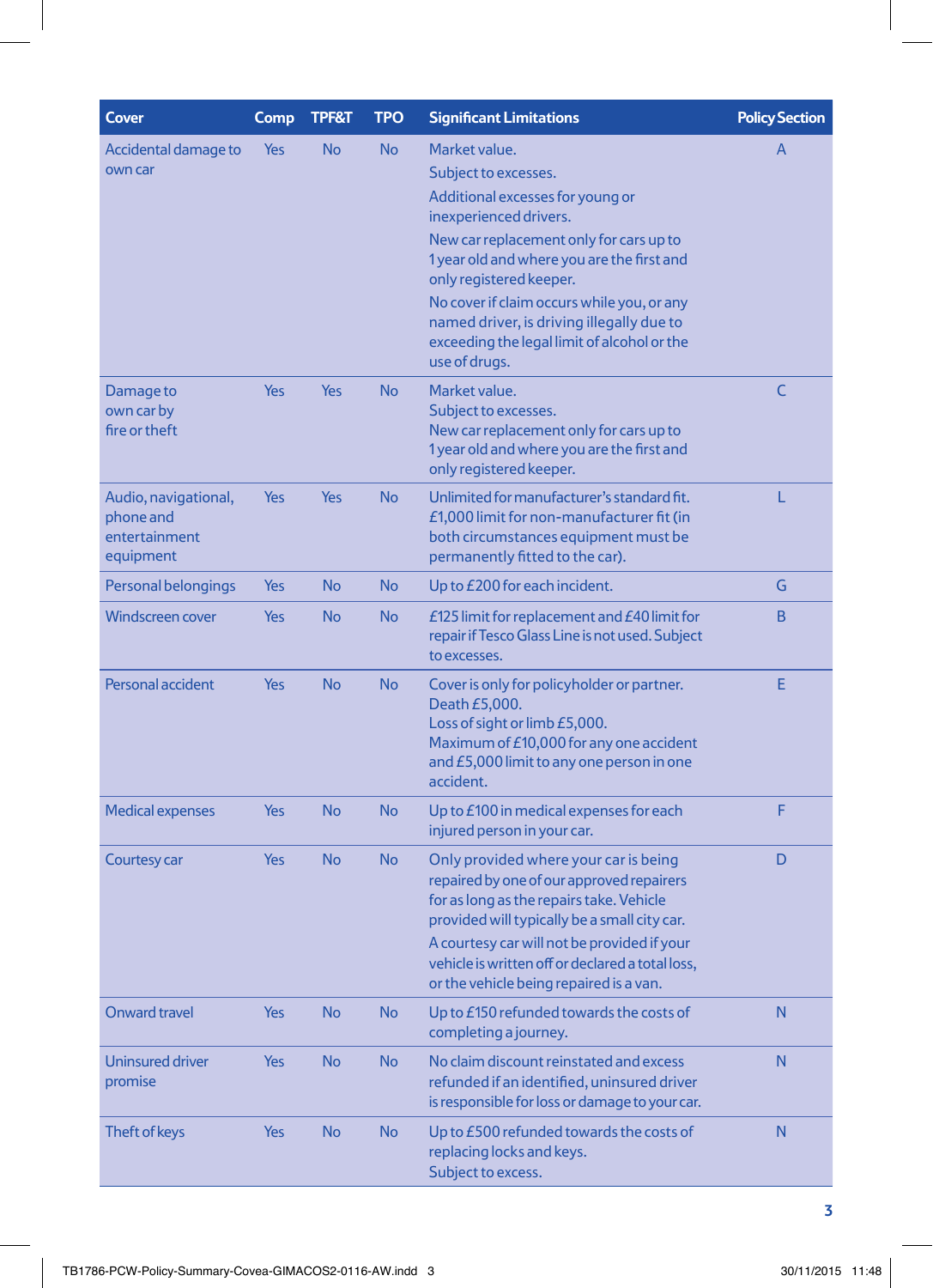| <b>Cover</b>                                                                                       | Comp       | <b>TPF&amp;T</b> | <b>TPO</b> | <b>Significant Exclusions and Limitations</b>                                                                                                                                                                                                                                                                                                                                                                                                                                                                                                                  | <b>Policy Section</b> |
|----------------------------------------------------------------------------------------------------|------------|------------------|------------|----------------------------------------------------------------------------------------------------------------------------------------------------------------------------------------------------------------------------------------------------------------------------------------------------------------------------------------------------------------------------------------------------------------------------------------------------------------------------------------------------------------------------------------------------------------|-----------------------|
| Loss of or damage to:                                                                              |            |                  |            |                                                                                                                                                                                                                                                                                                                                                                                                                                                                                                                                                                |                       |
| $\bullet$ The car                                                                                  | <b>Yes</b> | Yes              | <b>No</b>  | When no-one is in the car unless all its<br>windows, doors, roof openings and hood                                                                                                                                                                                                                                                                                                                                                                                                                                                                             | A&C                   |
| • Personal belongings                                                                              | Yes        | No               | <b>No</b>  | are closed and locked and all keys or devices<br>are kept securely away from the car by you                                                                                                                                                                                                                                                                                                                                                                                                                                                                    | G                     |
| • Audio, navigational,<br>phone and<br>entertainment<br>equipment                                  | Yes        | Yes              | <b>No</b>  | or the person authorised to use the car.<br>There is no cover for locks and keys beyond<br>the cover provided under Section N (which<br>does not apply to TPF&T and TPO policies).                                                                                                                                                                                                                                                                                                                                                                             | L                     |
| Loss of or damage<br>to the car or audio,<br>navigational, phone<br>and entertainment<br>equipment | Yes        | Yes              | <b>No</b>  | Extra costs due to parts or replacements<br>not being available in the UK, Northern<br>Ireland, Channel Islands or Isle of Man.<br>Caused by someone taking the car without<br>your permission, unless the incident is<br>reported to the police and assigned a<br>crime reference number and you do not<br>subsequently make any statement to the<br>police that the car was taken with your<br>permission.<br>Deliberate damage to the car by anyone<br>insured under your policy.<br>Caused by deception.                                                   | A, C & L              |
| Liabilities to third<br>parties for driving<br>a car which does not<br>belong to you               | <b>Yes</b> | Yes              | <b>Yes</b> | Cover only applies for the policyholder<br>and only if shown on the certificate<br>of motor insurance.<br>Use outside UK, Northern Ireland,<br>Channel Islands or Isle of Man is not<br>covered. A car registered outside the<br>UK, Northern Ireland, Channel Islands<br>or Isle of Man is not covered.<br>If your car is disposed of or damaged<br>beyond economical repair.<br>Cover is not provided when using a car<br>for which there is no current and valid<br>policy of insurance in place.<br>No cover for damage to the vehicle you<br>are driving. |                       |
| Audio, navigational<br>phone and<br>entertainment<br>equipment                                     | <b>Yes</b> | Yes              | <b>No</b>  | L<br>Equipment not permanently fitted to<br>the car.                                                                                                                                                                                                                                                                                                                                                                                                                                                                                                           |                       |
| Personal belongings                                                                                | <b>Yes</b> | No               | <b>No</b>  | Money, business goods, tools and<br>telephones.                                                                                                                                                                                                                                                                                                                                                                                                                                                                                                                | G                     |
| Personal accident                                                                                  | <b>Yes</b> | <b>No</b>        | <b>No</b>  | Suicide.<br>Failure to wear a seat belt.<br>If a driver is driving illegally due to<br>exceeding the legal limit of alcohol<br>or the use of drugs.                                                                                                                                                                                                                                                                                                                                                                                                            | Ε                     |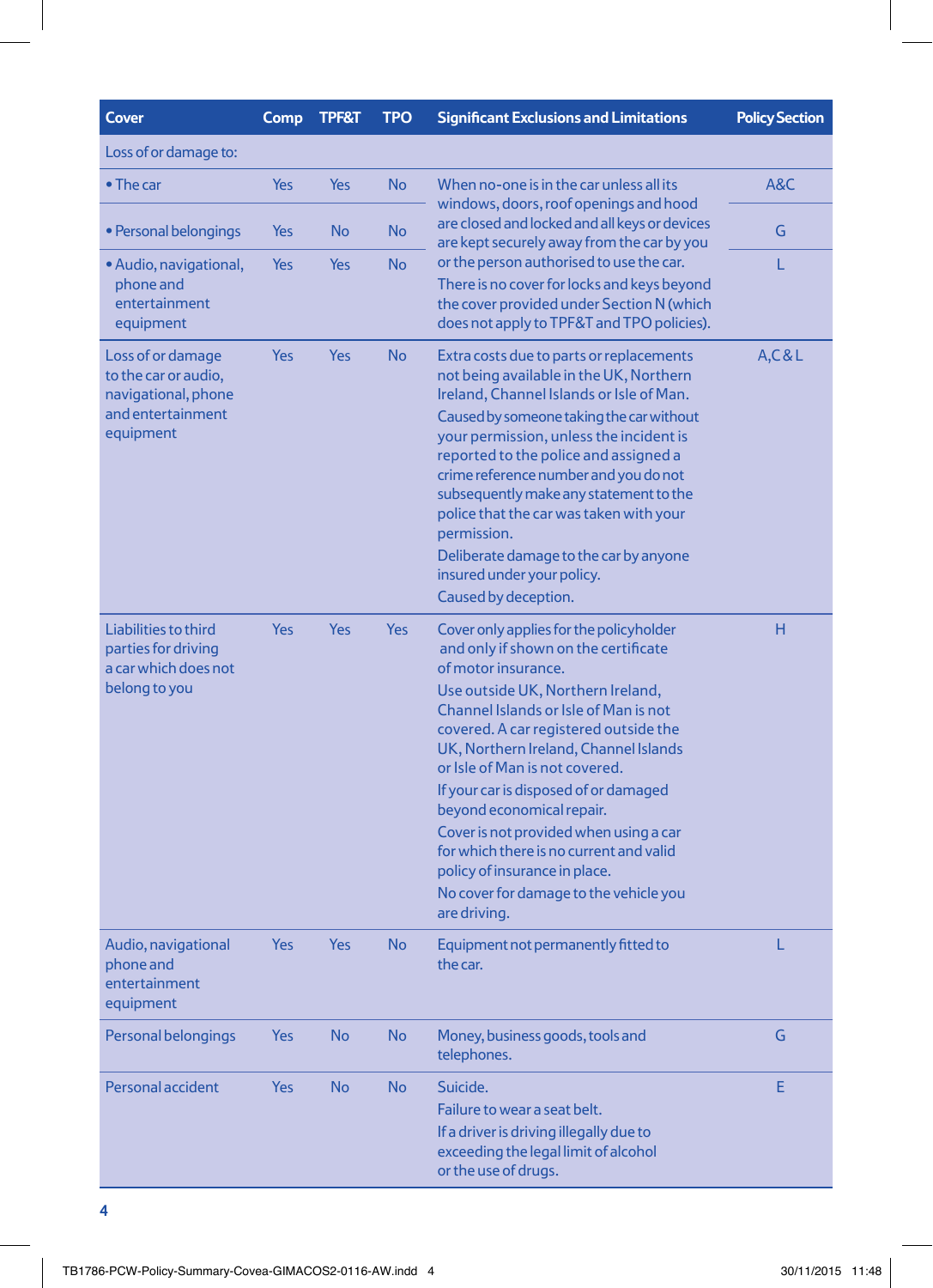| Cover                                                                                                                                                                                               | Comp       | TPF&T     | <b>TPO</b> | <b>Significant Exclusions and Limitations</b>                                                                                                                                                                                                                                                                                                                                                                                 | <b>Policy Section</b> |
|-----------------------------------------------------------------------------------------------------------------------------------------------------------------------------------------------------|------------|-----------|------------|-------------------------------------------------------------------------------------------------------------------------------------------------------------------------------------------------------------------------------------------------------------------------------------------------------------------------------------------------------------------------------------------------------------------------------|-----------------------|
| <b>Windscreen cover</b>                                                                                                                                                                             | <b>Yes</b> | <b>No</b> | <b>No</b>  | Extra costs due to parts or replacements<br>not being available in the UK, Northern<br>Ireland, Channel Islands or Isle of Man.<br>Repair or replacement of broken or<br>damaged sunroofs, fixed or moveable<br>glass roof panels and the associated<br>mechanisms. The hood or roof structure<br>of a convertible or cabriolet vehicle and<br>the associated mechanisms.<br>Windows and windscreens unless made<br>of glass. | B                     |
| Onward travel                                                                                                                                                                                       | Yes        | <b>No</b> | <b>No</b>  | Cover is subject to a valid claim under<br>section A or C.<br>Incidents outside of the UK, Northern<br>Ireland, Channel Islands or Isle of Man<br>excluded.<br>The costs of fuel or other fluids, meals,<br>drinks, newspapers or telephone calls<br>excluded.                                                                                                                                                                | N                     |
| <b>Uninsured driver</b><br>promise                                                                                                                                                                  | <b>Yes</b> | <b>No</b> | <b>No</b>  | The responsible uninsured driver must be<br>identified.                                                                                                                                                                                                                                                                                                                                                                       | N                     |
| <b>Theft of Keys</b><br>Cover to replace locks,<br>immobilisers, remotes<br>or keys where there is<br>a risk of your vehicle<br>being stolen as a direct<br>result of the theft of<br>your car keys | <b>Yes</b> | <b>No</b> | <b>No</b>  | Key thefts must be reported to us and the<br>police within 24 hours.<br>There is no cover if the keys, transmitter or<br>entry cards were in or on your vehicle at the<br>time of the theft.                                                                                                                                                                                                                                  |                       |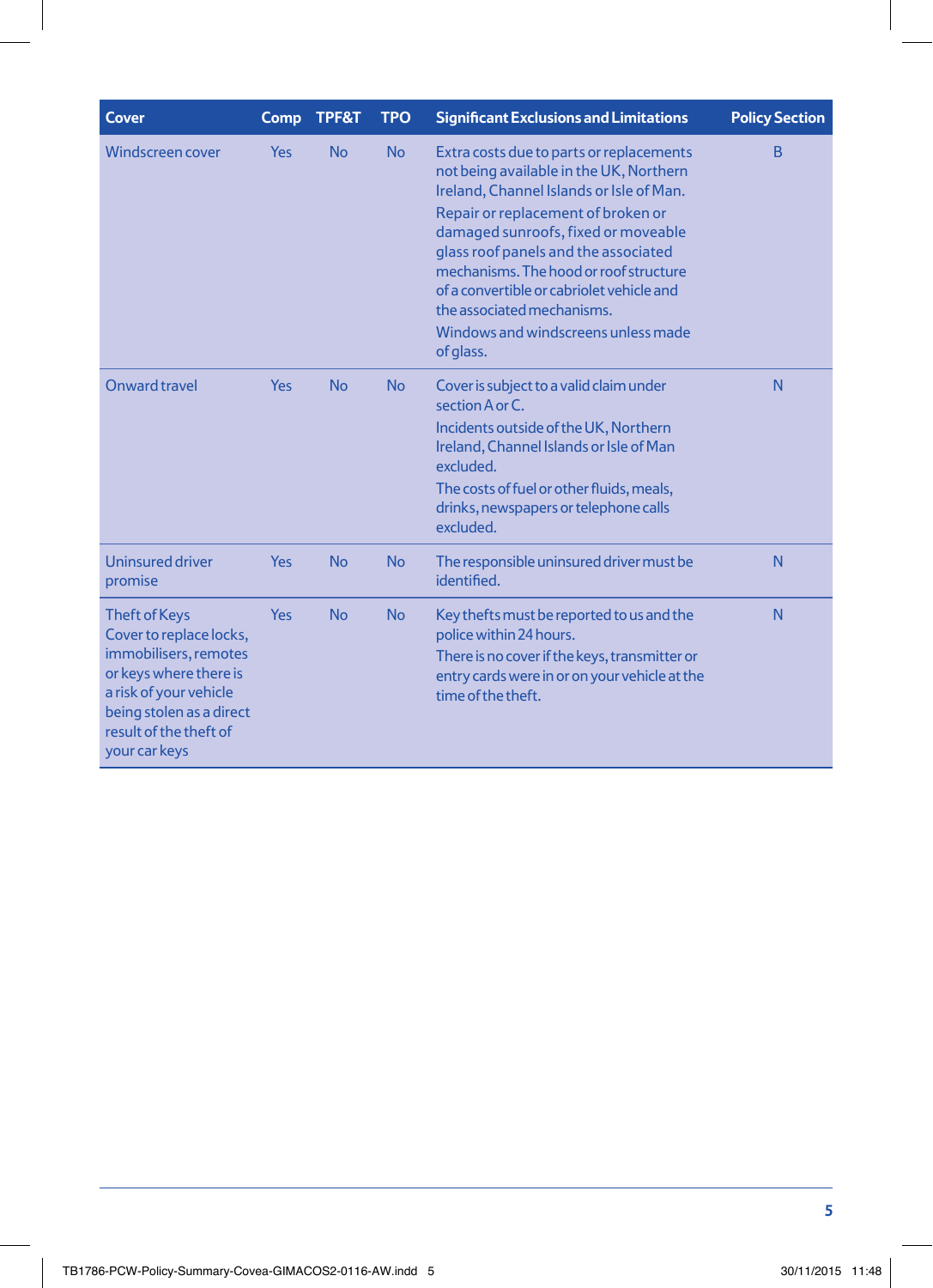# **Procedures**

## Cancellation Procedure

### **If you cancel within the cooling-off period**

You have 14 days from when you receive your policy documents or enter into this contract, whichever is later, to notify the administrator if you want to cancel your policy. This is known as the 'cooling-off period'. You can cancel by phoning the administrator and cancellation can take effect immediately or from a later date, although it cannot be backdated to an earlier date. If cover has not yet started, the administrator will refund any premium paid in full. If cover has started, the administrator will refund your premium for the time that was left on your policy as long as you have not made a claim where the car is written off or declared a total loss.

If a total loss claim has been made in the 'cooling-off period', you must pay the full annual premium and you will not be entitled to any refund.

#### **If you cancel outside the cooling-off period**

After the cooling-off period, you can cancel this policy by phoning the administrator and cancellation can take effect immediately or from a later date, although it cannot be backdated to an earlier date.

If no claims have been made during the current period of insurance, the administrator will refund your premium for the time that was left on your policy, less its cancellation charge.

If any claim has been made during the current period of insurance, you must pay the full annual premium, plus a cancellation charge, and you will not be entitled to any refund.

#### **If we cancel**

The administrator, on our behalf, or we can cancel this policy, for a valid reason or on serious grounds, by sending you seven days notice of cancellation to your last known address.

Examples of a valid reason or serious grounds may include, but are not limited to:

- Non-payment of premium (including missed direct debit payments) that is not resolved following our reminders.
- Not providing proof of no claims discount that is not resolved following our reminders.
- Failing to comply with the policy conditions, as outlined in the policy booklet.
- Failing to cooperate and/or provide the necessary information required to enable us, or the administrator, to administer your policy, claim or investigate fraud.
- Where fraud is suspected.
- Where threatening, abusive or offensive behaviour has been used towards us or the administrator.
- Where any change you tell us about occurring during the term of your policy that alters the information on your policy documents resulting in us no longer being able to continue cover.

If no claims have been made during the current period of insurance, the administrator will refund your premium for the time that was left on your policy, less its cancellation charge.

If any claim has been made during the current period of insurance, you must pay the full annual premium, plus a cancellation charge, and you will not be entitled to any refund.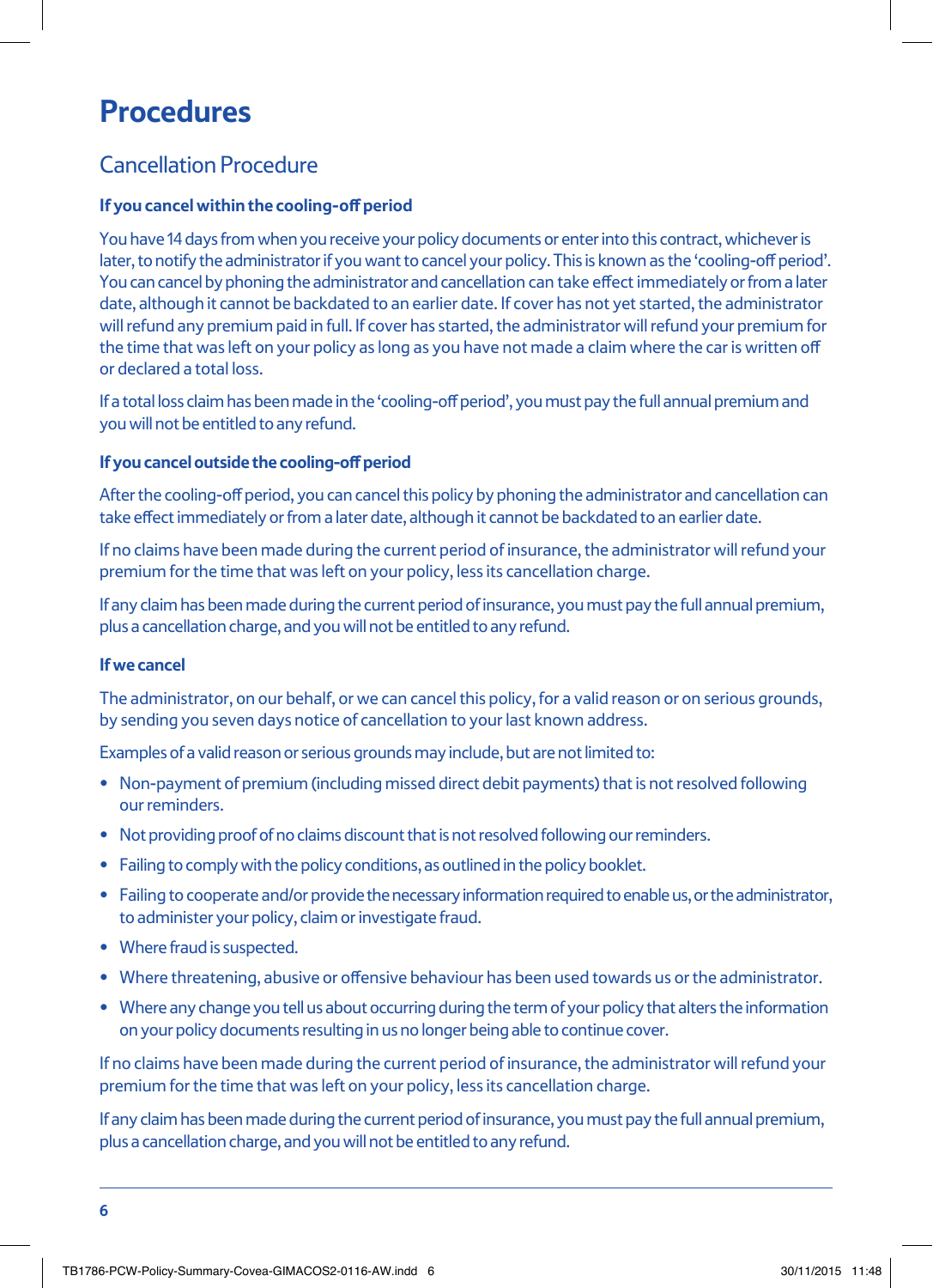## How to make a claim

### **Call our 24-hour UK-based Claims Line on 0345 678 2222.**

It will be useful if you have your policy number however if not, you will need to quote your registration number.

If you have comprehensive cover, telephone Tesco Glass Line on 0345 677 8888 if your windscreen or windows only are damaged.

# No Claim Discount

If your No Claim Discount is not protected and a claim is made during the period of insurance, the discount will be reduced in accordance with our step back scale shown in the table below:

| <b>Current NCD</b> | <b>NCD</b> at renewal<br>after 1 Fault claim<br>in current year | <b>NCD</b> at renewal<br>after 2 Fault claims<br>in current year | <b>NCD</b> at renewal<br>after 3 Fault claims<br>in current year |
|--------------------|-----------------------------------------------------------------|------------------------------------------------------------------|------------------------------------------------------------------|
| 0 Years            | 0 Years                                                         | 0 Years                                                          | 0 Years                                                          |
| 1Years             | 0 Years                                                         | 0 Years                                                          | 0 Years                                                          |
| 2 Years            | 0 Years                                                         | 0 Years                                                          | 0 Years                                                          |
| <b>3 Years</b>     | 1 Years                                                         | 0 Years                                                          | 0 Years                                                          |
| 4 Years            | 2 Years                                                         | 0 Years                                                          | 0 Years                                                          |
| 5 Years            | 3 Years                                                         | 0 Years                                                          | 0 Years                                                          |
| <b>6 Years</b>     | 4 Years                                                         | 0 Years                                                          | 0 Years                                                          |
| 7 Years            | 5 Years                                                         | 0 Years                                                          | 0 Years                                                          |
| 8 Years            | 6 Years                                                         | 0 Years                                                          | 0 Years                                                          |
| 9 Years +          | 7 Years                                                         | 0 Years                                                          | 0 Years                                                          |

If we make a full recovery of the claim cost from a third party your No Claim Discount will be reinstated.

If you have chosen to protect your No Claim Discount, it will not be reduced provided you do not have more than two claims in the policy year (or in any five year period if you continue to renew your insurance).

If you have more claims you will have exceeded the limit for the protection to apply and your no claims discount will reduce in accordance with the step back scale shown opposite.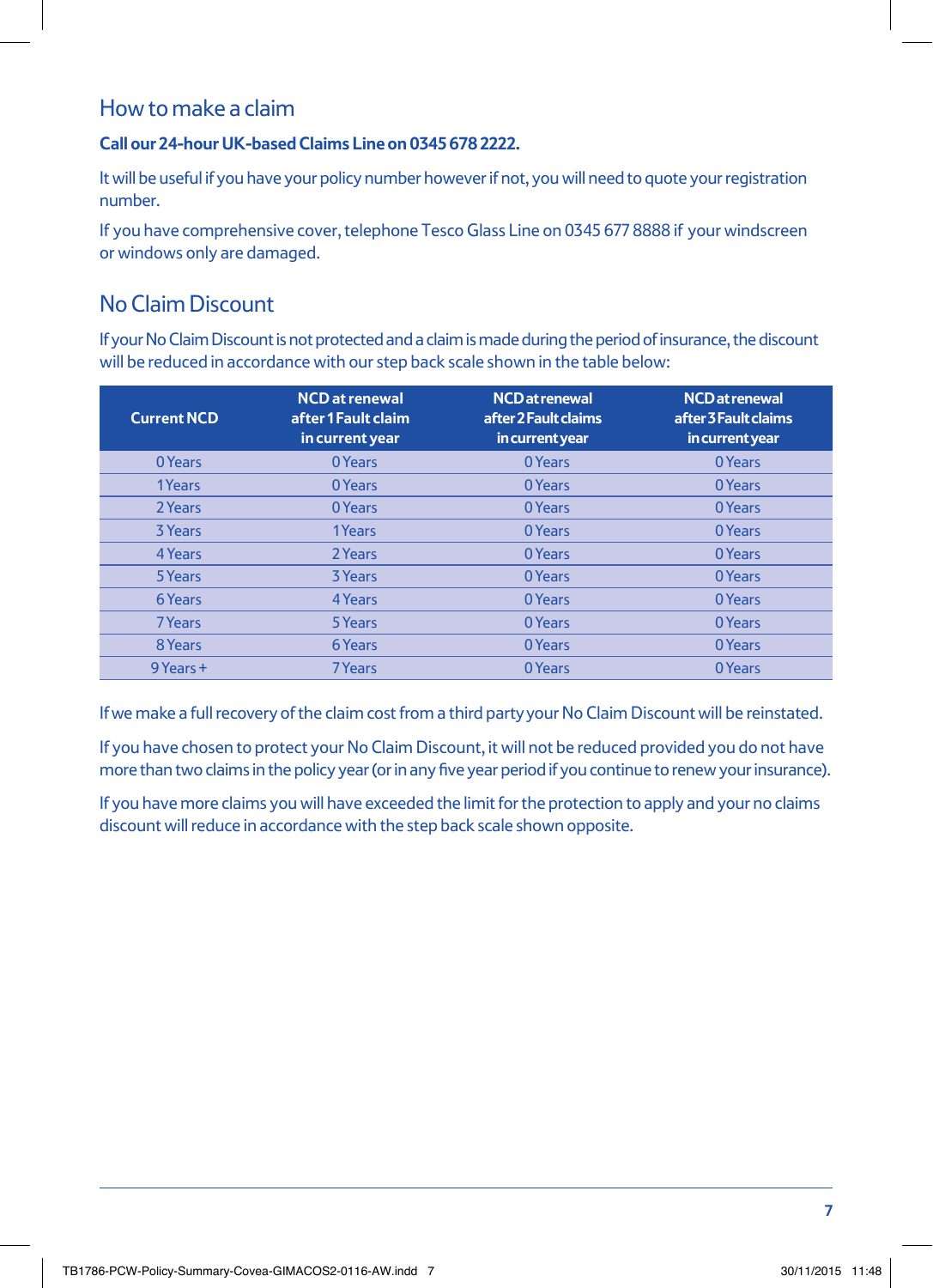## What to do if you have a complaint

If you have experienced a problem in relation to your Tesco Bank Car Insurance policy, we will aim to resolve it as quickly and fairly as possible. We have the following complaint procedure which you can follow if you are dissatisfied with the service you have received.

### **Step 1: Let us know**

If you have a complaint about your policy:

- Telephone Tesco Bank on 0345 673 0000; or
- Write to Tesco Bank at the address shown below: Customer Relations Manager Freepost RSJB-RYLK-JKUX Tesco Bank **Complaints** P. O. Box 277 Newcastle Upon Tyne NE12 2BU

If you have a complaint about your claim:

- Contact your claim handler first. You will find their details on any letters they have sent to you; or
- **•** Write to the Claims Manager who will ensure that the matter is dealt with at a senior level. The address can be found on any letters that you have received. Where possible we will always aim to resolve your complaint when you first contact us, however some complaints may take longer to resolve. If for any reason you remain dissatisfied with our written response or you have not received a final response letter within 8 weeks, you should escalate the matter as outlined in Step 2.

### **Step 2: Contact the Financial Ombudsman Service**

If you are not satisfied with our final decision regarding your complaint or you have not received our final decision within eight weeks, you can write to:

Financial Ombudsman Service Exchange Tower London E14 9SR

www.financial-ombudsman.org.uk

Following the complaints procedure does not affect your legal rights.

# **Financial Services Compensation Scheme**

Covea Insurance plc and Ageas Insurance Limited are covered by the Financial Services Compensation Scheme (FSCS). If Covea Insurance plc or Ageas Insurance Limited cannot meet its liabilities you may be entitled to compensation under the scheme. You can get more information from the Financial Services Compensation Scheme at www.fscs.org.uk or by calling 0800 678 1100 or 0207 741 4100.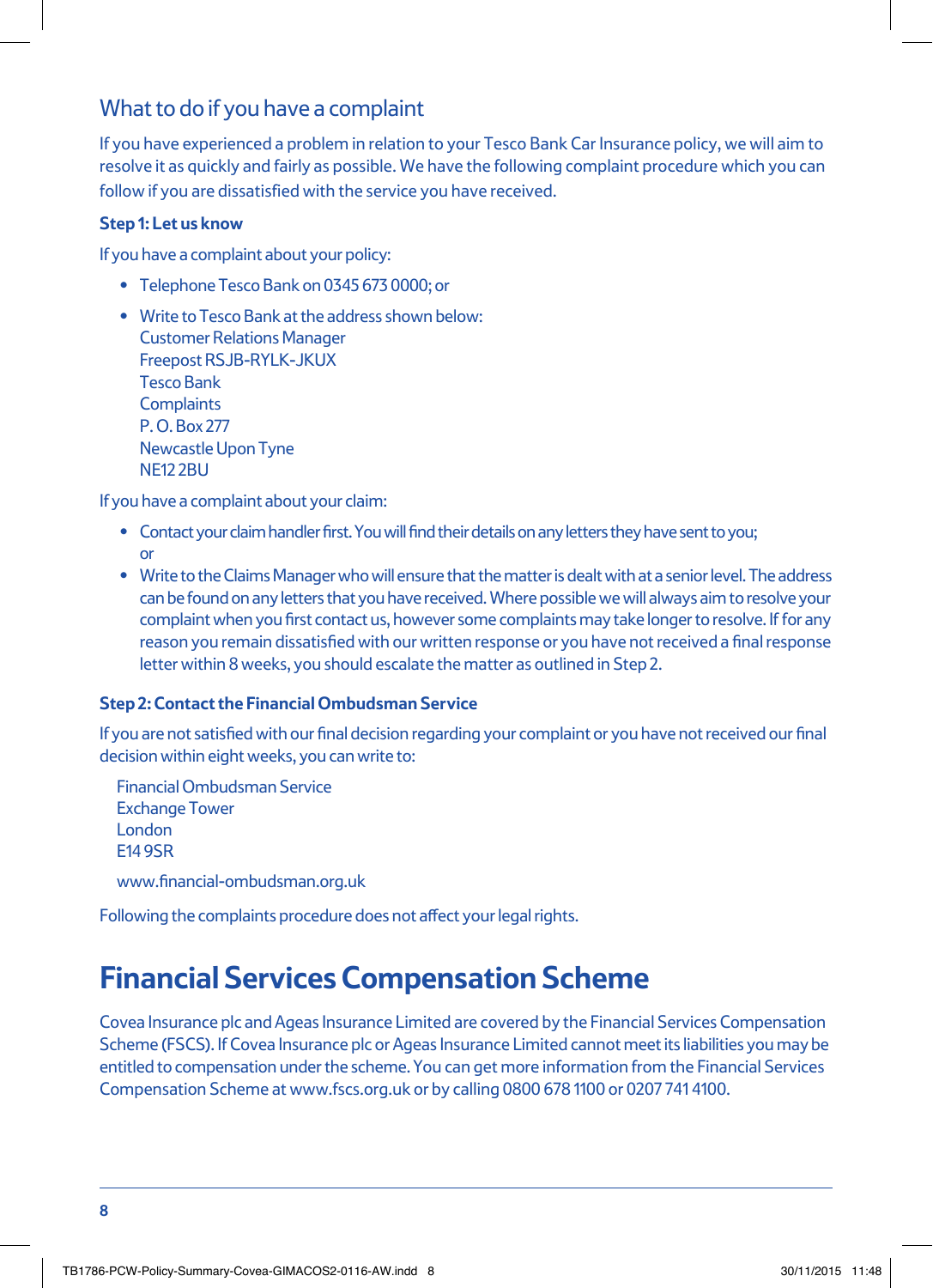# **Motor Legal Protection (Tesco Legal Guard) policy summary**

If you have purchased a Tesco Bank Car Insurance Policy which includes Motor Legal protection, or you have purchased it as an add-on, some important facts about your Motor Legal Protection (Tesco Legal Guard) policy are summarised below. This policy summary does not describe all the terms and conditions of your policy, so please take time to read the full policy wording to make sure you understand the cover provided. This summary does not form part of your contract of insurance.

### About your insurance

This policy is arranged and administered by Tesco Personal Finance plc (trading as Tesco Bank), and is provided by Arc Legal Assistance Limited and is underwritten by Ageas Insurance Limited.

### Duration of contract

The standard duration of this policy is normally 12 months from the date on which the cover starts. However, if you add this cover as part of a change to your Tesco Bank Car Insurance policy, the schedule will confirm the date your policy starts and ends.

### Insurance cover

Motor Legal Protection provides you with up to £100,000 in cover for legal costs and expenses to pursue a claim for compensation in respect of uninsured losses or personal injury arising from a road traffic accident. Cover is only provided where someone else is at fault, and your claim is more likely than not to be successful and any judgement is more likely than not to be enforced. If considered necessary Tesco Legal Guard will appoint a specialist solicitor to pursue your claim.

### Significant features and benefits

- 1. You are covered for up to £100,000 in legal costs per any one claim.
- 2. Cover is provided for legal costs to pursue damages claims arising from a road traffic accident within the EU against the person whose negligence has caused your injury, death or uninsured loss. Examples of uninsured losses include but are not limited to:
	- a. Loss of earnings,
	- b. Damage to personal items,
	- c. Alternative travel costs,
	- d. Excesses you have paid, and
	- e. Medical Costs incurred.
- 3. Cover is provided to the Policyholder, any additional insured drivers and any authorised passengers travelling in or getting into or out of the vehicle.
- 4. Access to a 24/7 European Legal and UK Tax Helpline for any private legal or taxation problem of concern to you or a member of your household.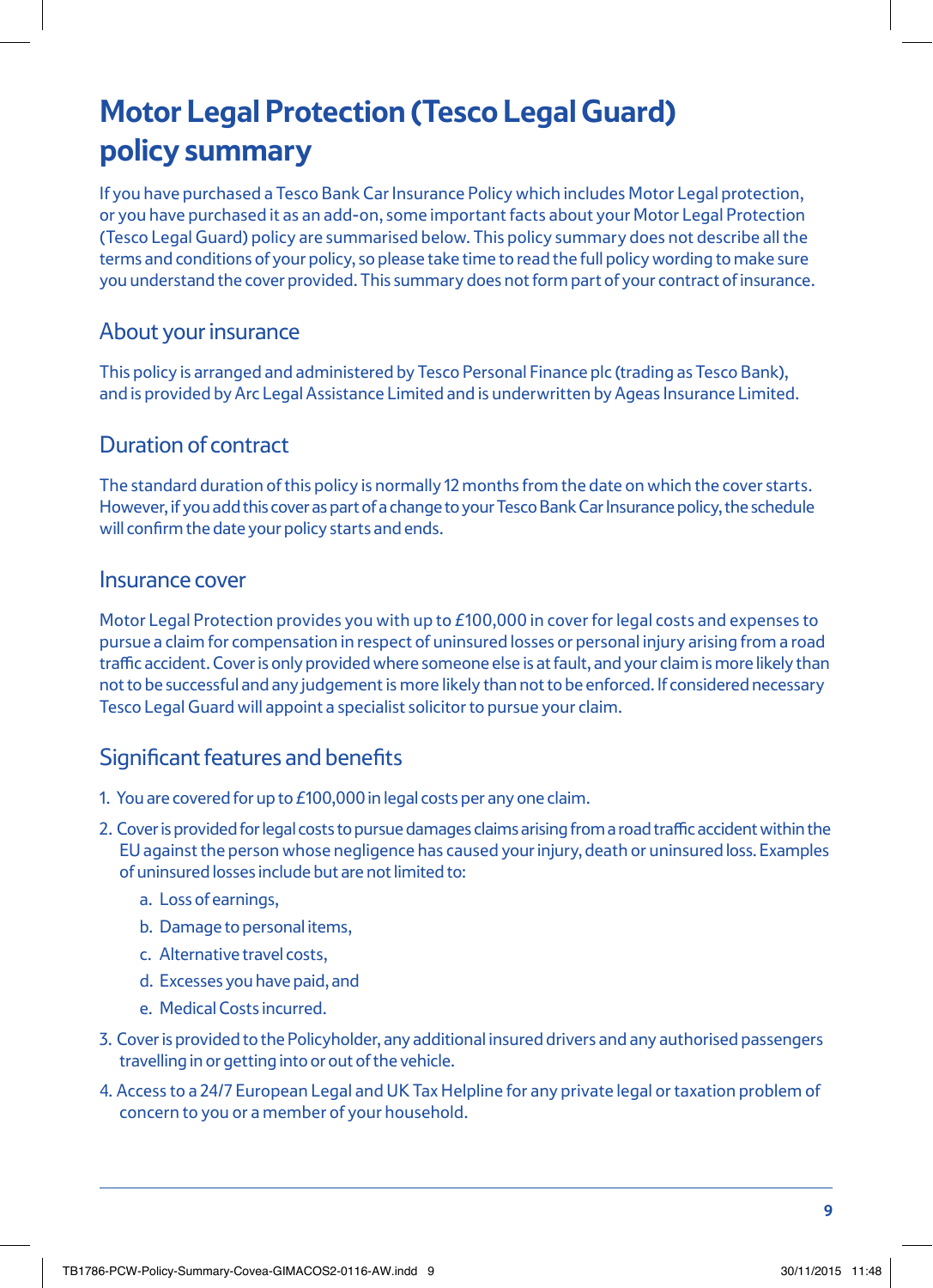## Significant limitations and exclusions

- 1. Cover only applies to incidents in the insured vehicle.
- 2. Cover only applies where your claim is more likely than not to be successful and any judgement is more likely than not to be enforced.
- 3. There is no cover for claims relating to an agreement you have entered into with another person or organisation.
- 4. Motor Legal Protection Advisers' costs must be proportionate to the benefit of the claim and agreed with Tesco Legal Guard before they are incurred.
- 5. There is no cover where the insured incident occurred before you purchased this insurance.

### Claim notification

Call the Claims helpline as shown in your Policy Schedule. We will assess the claim, and if covered send details to the adviser who will then contact you to discuss any assistance you require.

## Cancellation

If you cancel your policy within 14 days of you receiving the policy documentation (or from the inception date of the policy if this is later) and no claims have been made, any premium already paid will be returned. If your policy is cancelled after 14 days no refund will be provided, and if you pay your premiums by instalments, the remaining premium must be paid.

We may cancel your policy on notice for valid grounds or a serious reason, including not paying your premium promptly if you pay by monthly instalments. We will give you at least seven days' notice and there will be no refund of premiums. If you pay monthly any remaining premium must be paid in full.

If your Tesco Bank Car Insurance policy is cancelled at any time, this policy will automatically terminate.

### Complaints or comments

We hope you will be completely happy with your policy and the service provided. If you are not satisfied we would like to know and we will aim to resolve it as quickly and fairly as possible. We have the following complaint procedure which you can follow if you are dissatisfied with the service you have received.

#### **Step 1: Let us know if you have a complaint about your policy:**

- Telephone Tesco Bank on 0345 673 0000; or
- Write to Tesco Bank and send to: Customer Relations Manager Freepost RSJB-RYLK-JKUX Tesco Bank Complaints P. O. Box 277 Newcastle Upon Tyne NE12 2BU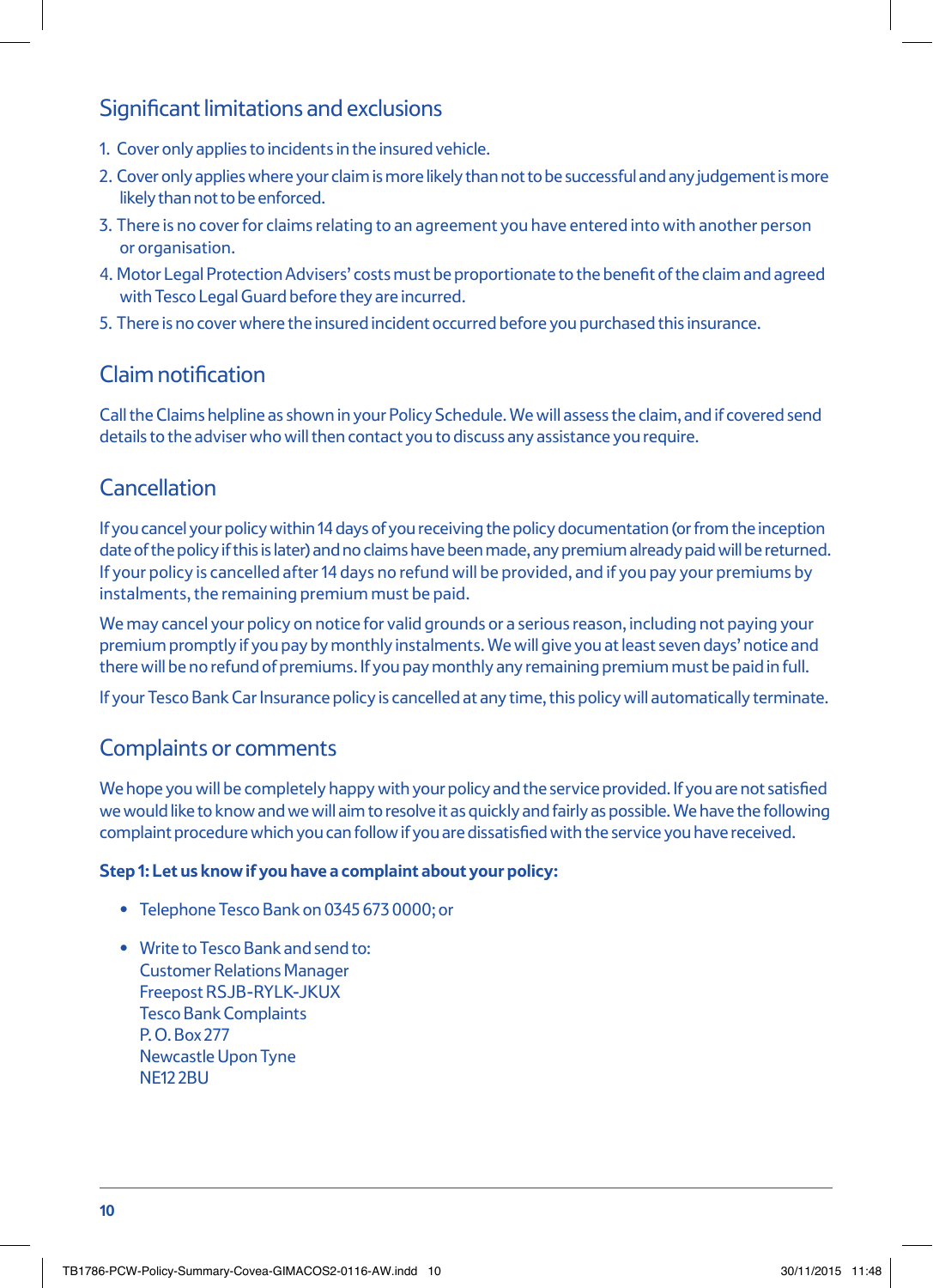#### **If you have a complaint about your claim:**

Contact your claim handler or claims manager first. You will find their details on any letters you have received.

#### **Step 2: Contact the Financial Ombudsman Service**

If you are not satisfied with our final decision regarding your complaint or you have not received our final decision within eight weeks, you may ask the Financial Ombudsman Service to review your case by contacting:

Financial Ombudsman Service Exchange Tower London E14 9SR

www.financial-ombudsman.org.uk

Tel: 0800 023 4567 or 0300 123 9 123 Fax: 0207 964 1001 Email: complaint.info@financial-ombudsman.org.uk

Following the complaints procedure or contacting the Financial Ombudsman Service at any stage of your complaint will not affect your legal rights.

# **Financial Services Compensation Scheme (FSCS)**

Arc Legal Assistance and Ageas Insurance Limited are both covered by the Financial Services Compensation Scheme (FSCS) which means that you may be entitled to compensation if Arc Legal or Ageas Insurance Limited are unable to meet their obligations to you. Further information is available at www.fscs.org.uk or by contacting the FSCS directly on 0800 678 1100.